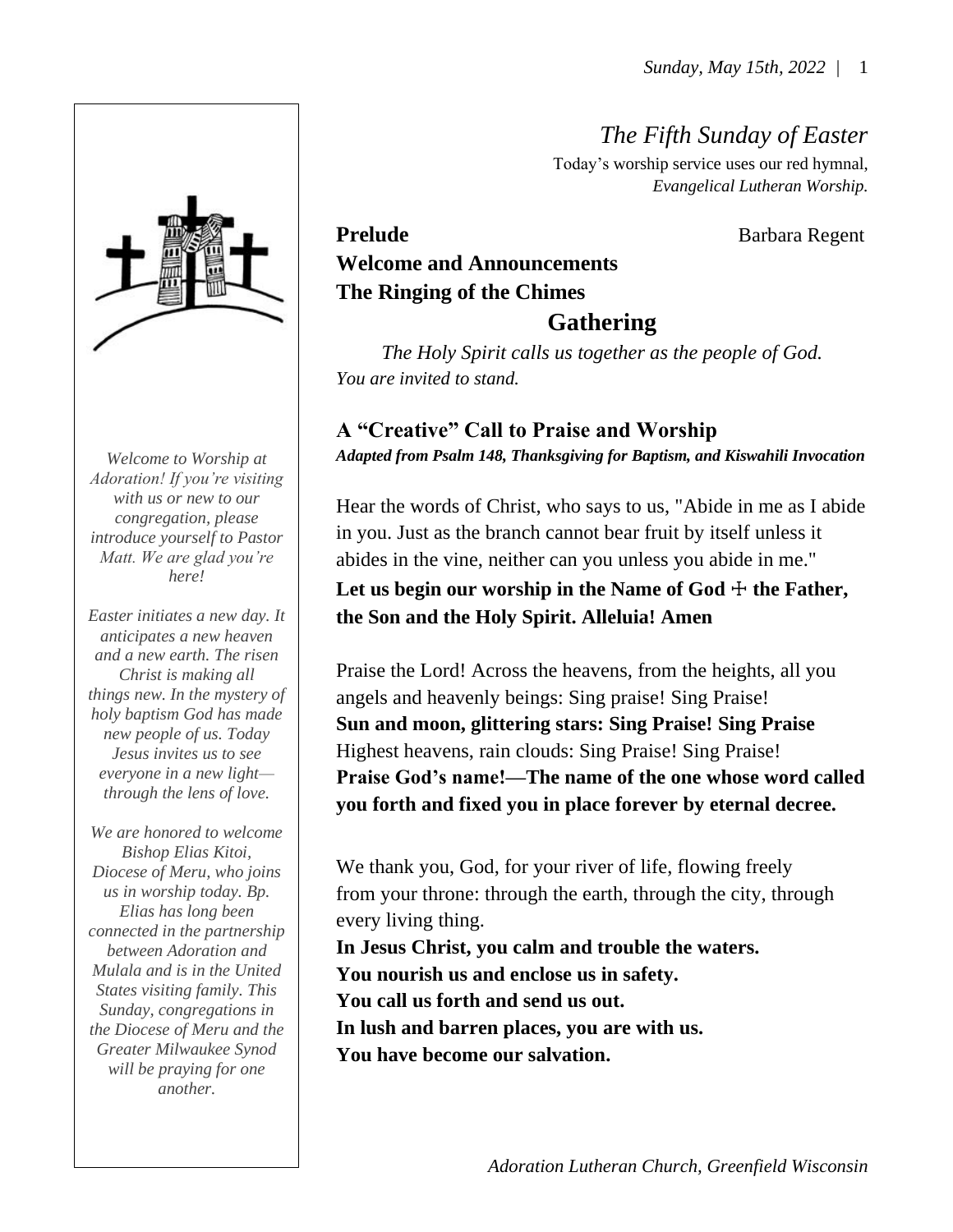

Let there be praise from the depths of the earth, from the creatures of the deep. Fire and hail; snow and mist; storms, winds; mountains, hills; fruit trees and cedars; wild beasts and tame; snakes and birds;

**Princes and judges; rulers and subjects; men, women; old and young; everyone and everything in between;**

Let us pray: **God, your splendor is above the earth and above the heavens. Give strength to all nations. Give glory to the faithful. Breathe upon the waters and awaken your church to praise once more. Claim us again as your beloved and holy people. Quench our thirst; cleanse our hearts; wipe away every tear. To you, our Beginning and our End, our Shepherd and Lamb, be honor, glory, praise, and thanksgiving, now and forever. Alleluia! Amen**

**Gathering Hymn** *Christ Has Arisen, Alleluia!* **ELW #364** 

# **Greeting**

The grace of our Lord Jesus Christ, the love of God, and the communion of the Holy Spirit be with you all. **And also with you.**

**Canticle of Praise: "Bwana Asifiwe" –Chancel Choir**

### **Prayer of the Day**

Let us pray.

**O Lord God, you teach us that without love, our actions gain nothing. Pour into our hearts your most excellent gift of love, that, made alive by your Spirit, we may know goodness and peace, through your Son, Jesus Christ, our Savior and Lord, who lives and reigns with you and the Holy Spirit, one God, now and forever. Amen** *Please be seated*.

# **Word**

*God speaks to us in scripture reading, preaching, and song.*



2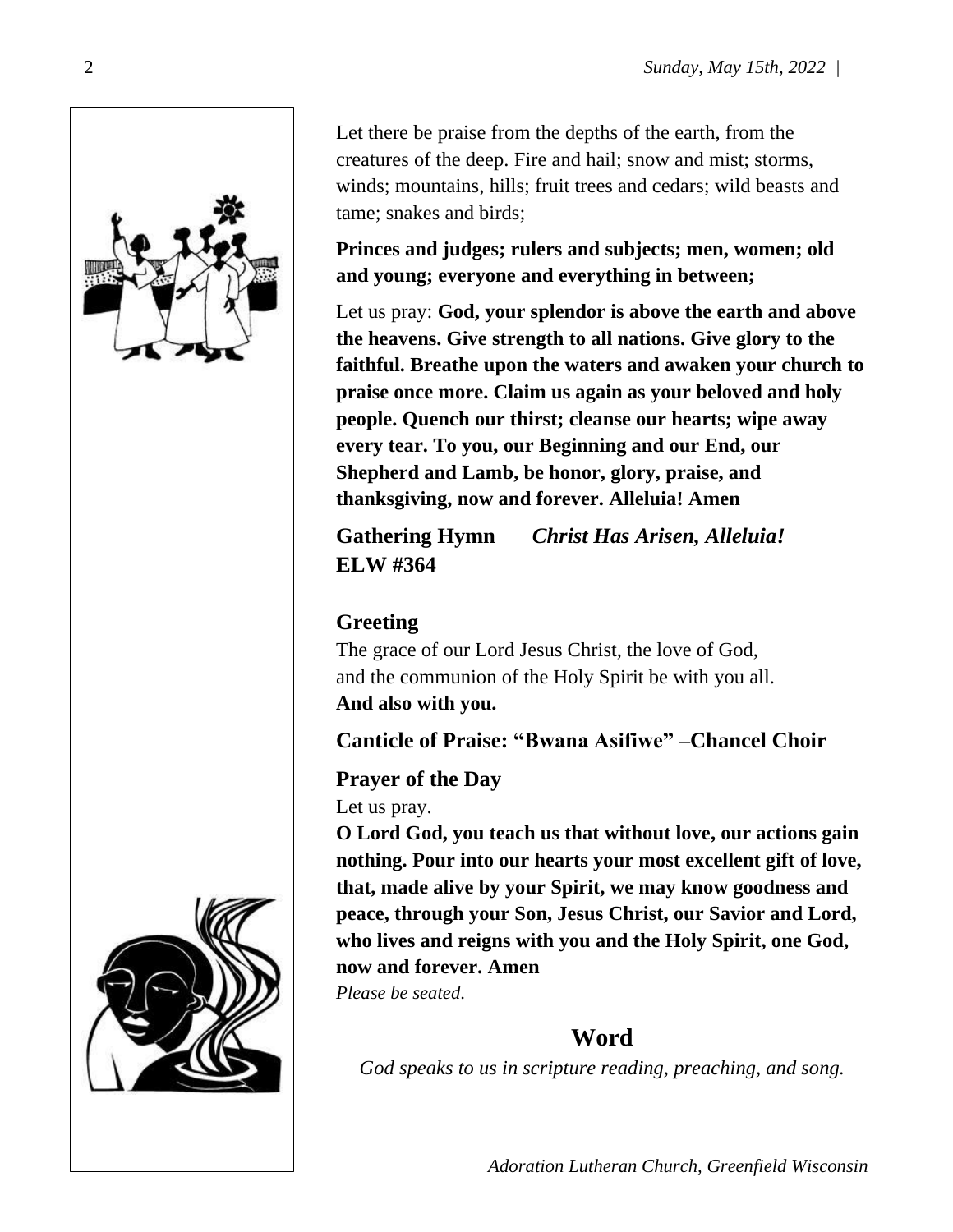*In defense of his earlier baptism of non-Jewish believers, Peter demonstrates to the members of the Jerusalem church that God's intention to love Gentiles as well as Jews is revealed in Jesus' testimony. In this way the mission to the Gentiles is officially authorized.*



*After washing the disciples' feet, predicting his betrayal, and then revealing his betrayer, Jesus speaks of his glorification on the cross. This deep complicated love of Jesus, even to death on the cross, will be the distinctive mark of Jesus' community.*

# **First Reading: Acts 11:1-18**

A reading from the Acts of the Apostles.

<sup>1</sup>Now the apostles and the believers who were in Judea heard that the Gentiles had also accepted the word of God. <sup>2</sup>So when Peter went up to Jerusalem, the circumcised believers criticized him, <sup>3</sup>saying, "Why did you go to uncircumcised men and eat with them?" <sup>4</sup>Then Peter began to explain it to them, step by step, saying, <sup>5"</sup>I was in the city of Joppa praying, and in a trance I saw a vision. There was something like a large sheet coming down from heaven, being lowered by its four corners; and it came close to me. <sup>6</sup>As I looked at it closely I saw four-footed animals, beasts of prey, reptiles, and birds of the air. <sup>7</sup>I also heard a voice saying to me, 'Get up, Peter; kill and eat.' <sup>8</sup>But I replied, 'By no means, Lord; for nothing profane or unclean has ever entered my mouth.' <sup>9</sup>But a second time the voice answered from heaven, 'What God has made clean, you must not call profane.'  $10$ This happened three times; then everything was pulled up again to heaven. <sup>11</sup>At that very moment three men, sent to me from Caesarea, arrived at the house where we were.  $^{12}$ The Spirit told me to go with them and not to make a distinction between them and us. These six brothers also accompanied me, and we entered the man's house.  $13$ He told us how he had seen the angel standing in his house and saying, 'Send to Joppa and bring Simon, who is called Peter; <sup>14</sup>he will give you a message by which you and your entire household will be saved.<sup>' 15</sup>And as I began to speak, the Holy Spirit fell upon them just as it had upon us at the beginning.  $^{16}$ And I remembered the word of the Lord, how he had said, 'John baptized with water, but you will be baptized with the Holy Spirit.' <sup>17</sup>If then God gave them the same gift that he gave us when we believed in the Lord Jesus Christ, who was I that I could hinder God?" <sup>18</sup>When they heard this, they were silenced. And they praised God, saying, "Then God has given even to the Gentiles the repentance that leads to life."

Word of God, Word of Life. **Thanks be to God.** 

### **Second Lesson: John 13:31-35**

A reading from the Gospel of John.

 $^{22}$ At that time the festival of the Dedication took place in Jerusalem. It was winter, <sup>23</sup> and Jesus was walking in the temple, in the portico of Solomon. <sup>24</sup>So the Jews gathered around him and said to him,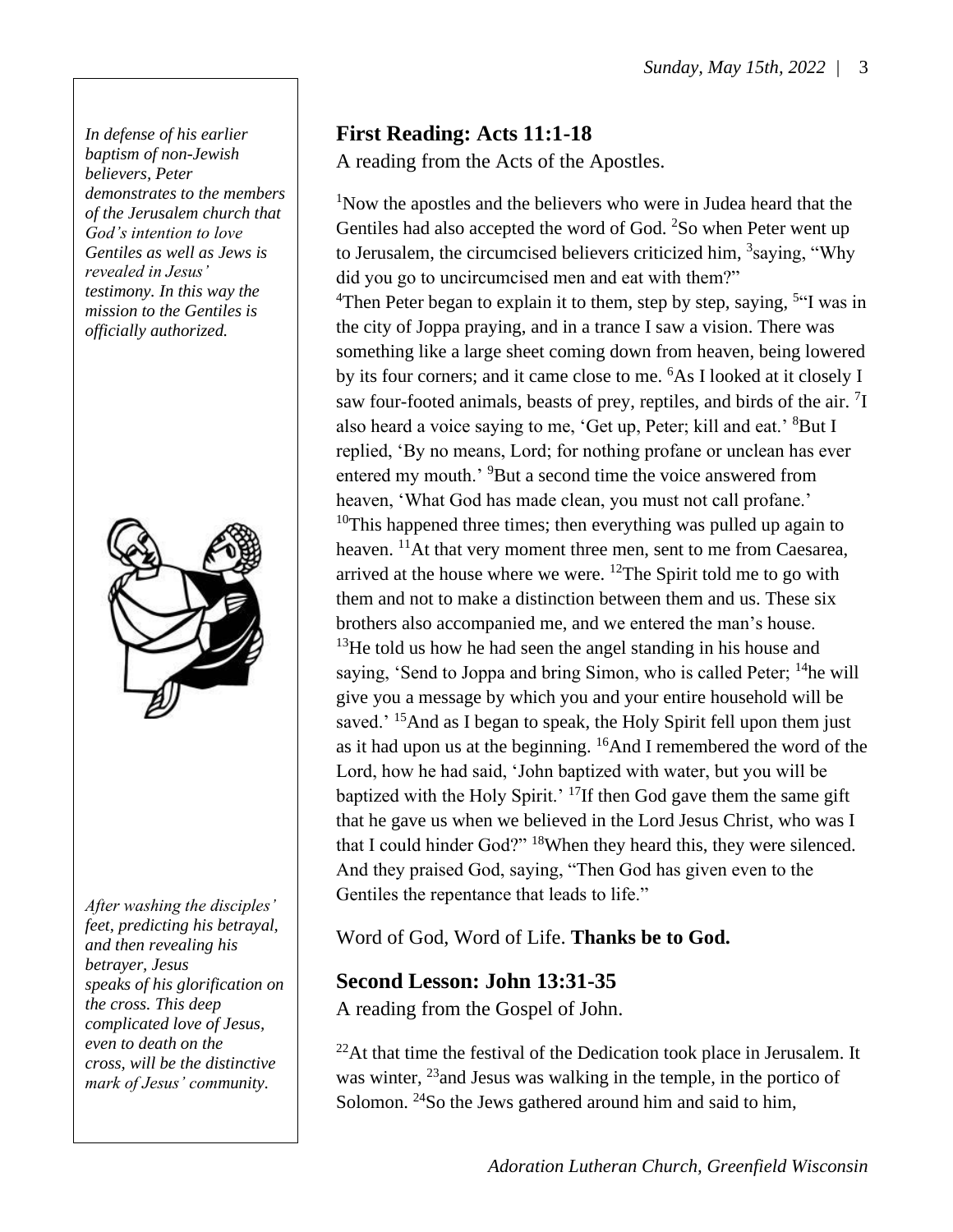

"How long will you keep us in suspense? If you are the Messiah, tell us plainly." <sup>25</sup>Jesus answered, "I have told you, and you do not believe. The works that I do in my Father's name testify to me;  $^{26}$  but you do not believe, because you do not belong to my sheep.  $27$  My sheep hear my voice. I know them, and they follow me.  $^{28}I$  give them eternal life, and they will never perish. No one will snatch them out of my hand. <sup>29</sup>What my Father has given me is greater than all else, and no one can snatch it out of the Father's hand. <sup>30</sup>The Father and I are one."

Word of God, Word of Life. **Thanks be to God.**

## **Children's Time A Prayer for Children**

*You are invited to stand.*

### **Acclamation**



### **Preaching Scripture: Revelation 21:1-6**

A reading from The Revelation to John, the twenty-first chapter.

<sup>1</sup>I saw a new heaven and a new earth; for the first heaven and the first earth had passed away, and the sea was no more. <sup>2</sup>And I saw the holy city, the new Jerusalem, coming down out of heaven from God, prepared as a bride adorned for her husband. <sup>3</sup>And I heard a loud voice from the throne saying,

**"See, the home of God is among mortals. He will dwell with them; they will be his peoples, and God himself will be with them;** <sup>4</sup>he will wipe every tear from their eyes. Death will be no more; mourning and crying and pain will be no more, for the first things have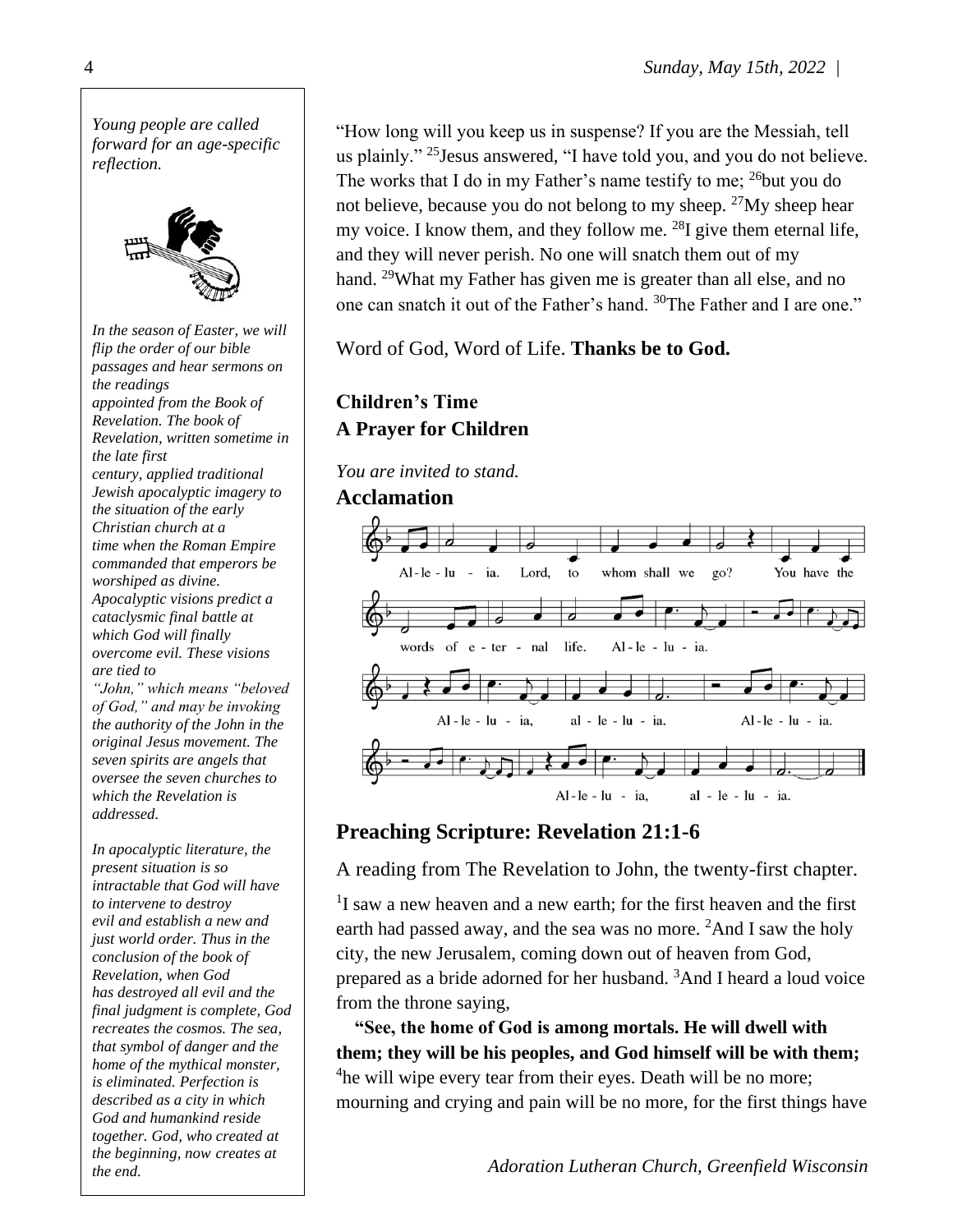*John's vision shows us that in the resurrection the new age has dawned; God dwells with us already. Yet we wait for the time when the tears that cloud our vision will be wiped away. Then we will see the new heaven, new earth, and new Jerusalem. Our hope is in God, who promises to make all things new for the believing community. God's promises are always realized both now and, in the future, and so in some ways we are already in the new Jerusalem, one with God, living without sorrow and death.*



*Today our creed and blessing are taken from the Masai Creed, used in many Tanzanian churches, and prayers shared by the Lutheran World Federation for congregations in partnership.*

passed away." <sup>5</sup>And the one who was seated on the throne said, **"See, I am making all things new."**

Also he said, "Write this, for these words are trustworthy and true." <sup>6</sup>Then he said to me, "It is done! I am the Alpha and the Omega, the beginning and the end. To the thirsty I will give water as a gift from the spring of the water of life."

The Word of the Lord. **Thanks be to God.**

### **Sermon**

# **Hymn of the Day** *Rejoice, For Christ is King* **ELW #430**

*You are invited to stand.*

## **Thanksgiving & Blessing for Global Partnership**

Let us give thanks for the covenant and partnership between Adoration Lutheran Church and the Greater Milwaukee Synod and the Mulala Parish in the Diocese of Meru of the Evangelical Lutheran Church of Tanzania.

### **Masai Creed (Based on the Apostles' Creed)**

**We believe in the one High God, who out of love, created the beautiful world and everything good in it. God created humankind and wants God's creatures to be happy in the world. God loves the world and every nation and tribe on the Earth.** 

**We have known this High God in darkness, and now we know Him in the light. God promised in the book of His word, the Bible, that He would save the world and all the nations and tribes.**

**We believe that God made good this promise by sending His Son, Jesus Christ, a man in the flesh, a Jew by tribe, born poor in a little village, who left his home and was always on safari doing good, curing people by the power of God, teaching about God and humans, showing the meaning of religion is love. He was rejected by his people, tortured and nailed hands and feet to a cross, and died.**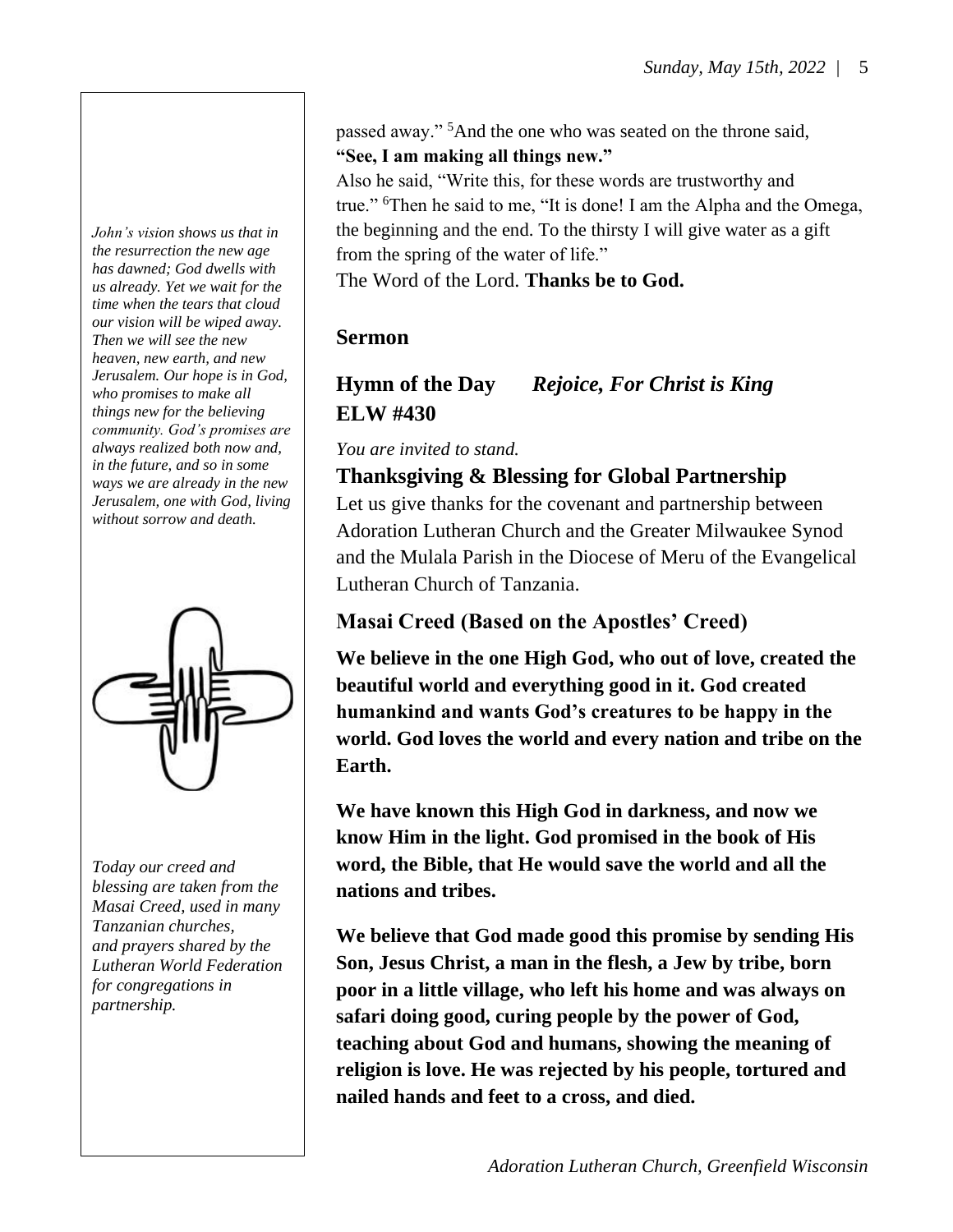



**He lay buried in the grave, but the hyenas did not touch him, and on the third day, He rose from the grave. He ascended to the skies. He is the Lord.** 

**We believe that all our sins are forgiven through Christ. All who have faith in Him must be sorry for their sins, be baptized in the Holy Spirit of God, live the rules of love and share the bread together in love, to announce the Good News to others until Jesus comes again. We are waiting for Him. He is alive. He lives. This we believe. Amen.**

## **Prayers for Partnership**

### **We give you thanks, O God, for the mutual gifts we share in spreading God's mission.**

Bless our congregations with the gifts of caring and proclamation. Strengthen our mutuality, trust, and interdependence, that we would grow deeper in our shared identity as the one body of Christ. **Amen.**

### **We give you thanks, O God, for the ways our partnership helps us see the world more broadly.**

Send your spirit of inclusivity, and help our churches notice the excluded, the outcast, and the exile. Push us beyond the boundaries and encourage us to seek reconciliation, that we might show mercy to all in need. **Amen.**

### **We give you thanks, O God, for the vulnerability and boldness of our partnership.**

Help us follow Jesus' example of openness, self-emptying, and honesty, that we might engage our partnerships with curiosity and an openness to the Spirit's turning. Tend to the places where our openness has led to pain and misunderstanding, trusting in your forgiveness. **Amen.** 

### **We give you thanks, O God, for enlightening us to see our neighbors and siblings as partners in the gospel**.

Empower us to notice the dynamics of power and privilege in our partnership. Center us on our humanity, our shared love of you and your Word, that we might seek equity and justice in our interactions. **Amen.**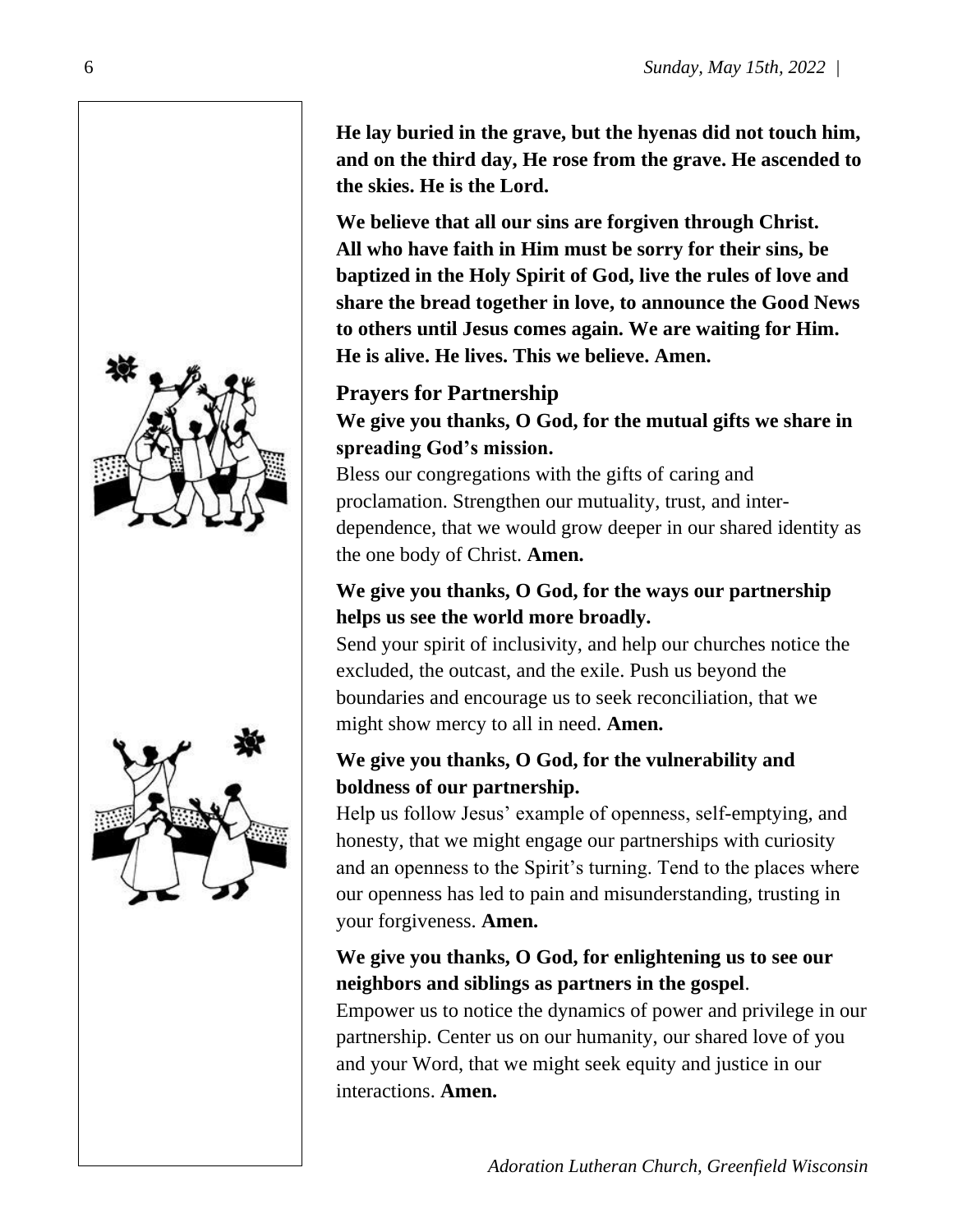### **We give you thanks, O God, for sustaining our partnership and our communities.**

As we commit to continued relationship, send your Sustaining Spirit among our churches, that we tend not only to our needs, but to the needs of the environment, health of our communities, and the well-being of all your children. **Amen.**

Let us pray. **Gracious God, we thank you and ask your blessing on all the people who have shaped, nurtured, and grown the relationship we share with Mulala parish, that our relationships would continue to be strengthened by your Spirit. Amen.** 

God the sower, you send your people out to plant the message of the gospel, and by the power of your Holy Spirit, your word does not return empty. Strengthen and bless our congregations as we seek to gather people into communities of faith and service, nourished by your word and sacraments, growing in faith, and testifying to your love in word and deed; through Jesus Christ, our Savior and Lord. **Amen.**

*Please be seated.*

## **Partnership Offering Hymn:** *Bind us Together, Lord* **WOV #748**

*Refrain:* Bind us together, Lord, Bind us together with cords that cannot be broken. Bind us Together, Lord, Bind us together, Lord; Bind us together in love.

(1) There is only one God. There is only one King.

There is only one Body. That is why we can sing: *Refrain*

(2) You are the family of God. You are the promise divine.

You are God's chosen desire, You are the glorious new wine. *Refrain*

### **Prayers of Intercession**

In this season of resurrection joy, let us offer our prayers for ourselves, our neighbors, and our world.

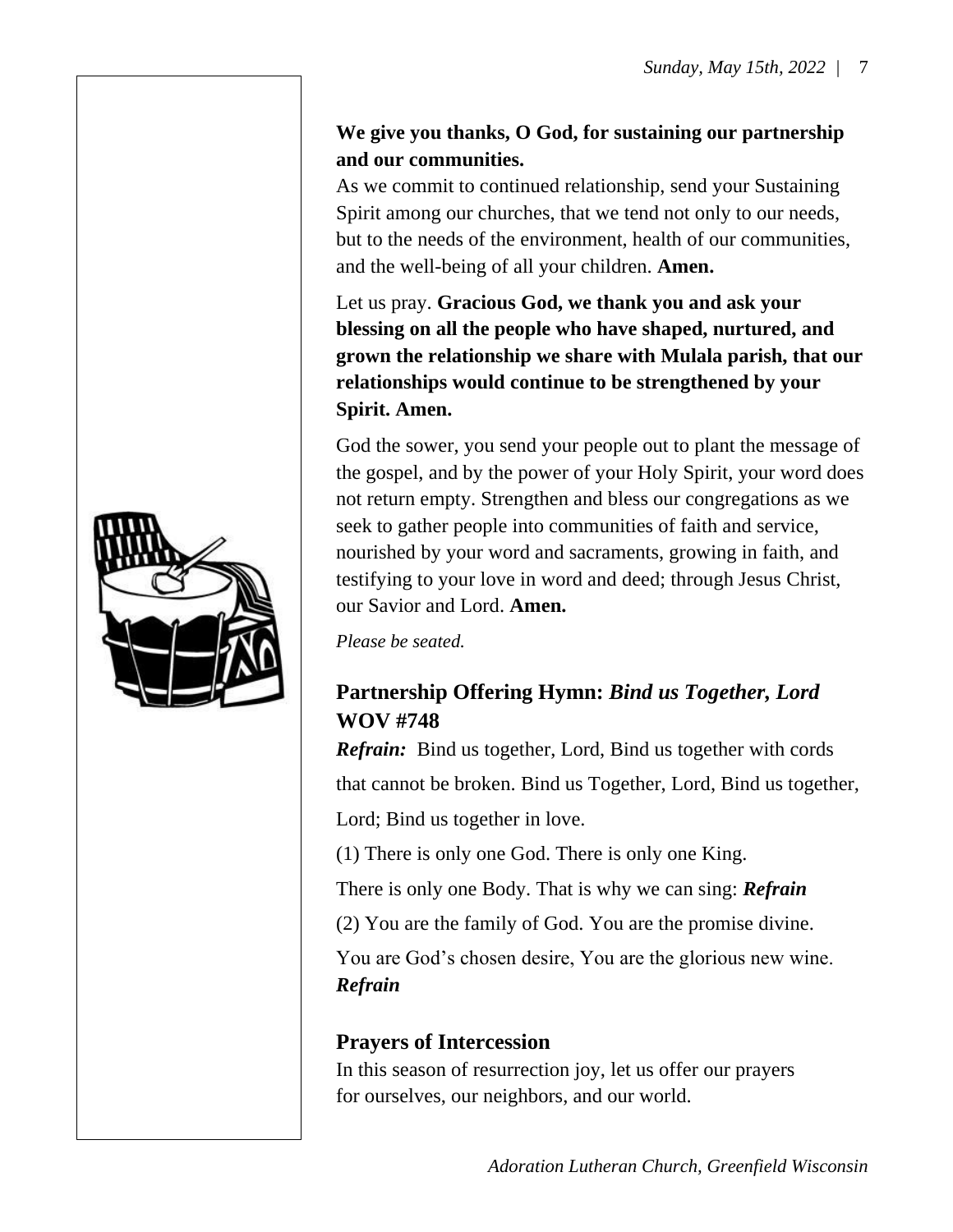#### **Let us pray…**

## *We hold the following*

*people in our prayers:* Betty Wing Perry Buck Pat Koch Ruth Bauer John & Kathy Imp Lindsay Pelaez (niece of the Schmidt family) Akasha (Great granddaughter of Joyce Weinert) Mary Binter Robinette (friend of the Regents)

#### *We continue to pray for strength and recovery for:*

 Dick Voegeli Jan Rinderle Pat (Cousin of Donna Babilius) Joani Bettin Joyce Weinert Bob Bauer

### *We keep in our prayers:*

Keith (Sandy Eigner's brother-inlaw) Susan (Darlene Witkowiak's brother) Jeremy (nephew to Tom Nowakowski) Karen (Sandy Ringwall's sister) Caroline (Jill Lindberg's daughter) Scott & Debbie (family of Margaret Duris) Shelby and the Taylor Daniels Family (friends of Crystal Januchowski)

### *After each petition is read, name your specific prayers for the petition aloud or in the silence of your hearts.*

Renewing God, the good news of your resurrection changed the world. We pray for the church.

*Add your prayers for its leaders, mission, and unity.* Excite and inspire us to share your abundant life. Merciful God, **receive our prayer.**

Sustaining God, the earth abounds with signs of new life. We pray for creation.

*Name your prayers for the planet and all living things.* Nourish us so we can restore your awe-inspiring Creation. Merciful God, **receive our prayer.**

Sheltering Spirit, you enter into locked rooms and places filled with fear. We pray for the world: its nations and peoples. *Name your prayers for countries and conflicts and peoples.* Empower us to accompany all in turmoil throughout the world. Merciful God, **receive our prayer.**

Encouraging God, you do a new thing among us. We pray for those who suffer in any way.

*Name your prayers for healing and wholeness* Send us as your healing presence to places of hunger, pain, illness, or overwhelming sorrow.

Merciful God, **receive our prayer.**

Surprising God, you offer endless ways for us to delight in your grace. We pray for this community of faith.

*Name your prayers for Adoration and our partners and the wider community.*

Fill us with a sense of joy and wonder in exploring new paths of discipleship. Merciful God, **receive our prayer.**

Resurrecting God, you make us alive in Christ. We pray for all the faithful witnesses who now rest in you.

*Name those who have recently died and those grieving.* Plant the seeds of resurrection in the soil of our grief-filled hearts. Merciful God, **receive our prayer.**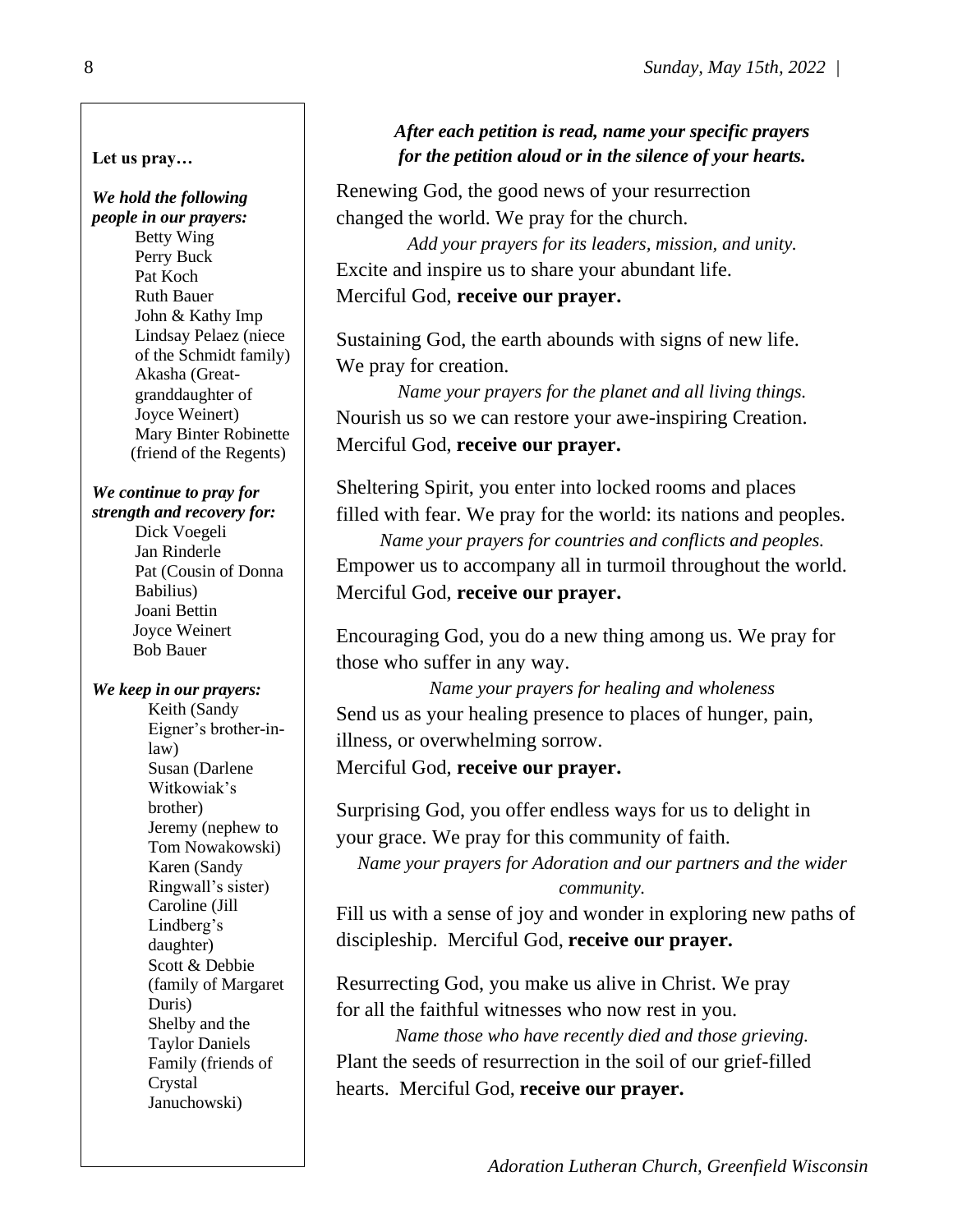

*All are welcome at Christ's table, and at Adoration!*

*Jesus himself welcomes all to the Lord's Supper.*



We offer to you these petitions and those we carry in our hearts, trusting in your abundant and ever-present mercy. **Amen.**

### **Sharing of the Peace**

The peace of Christ be with you always. **And also with you.**

### **Offering**

### **Offering Hymn** *I Am Thanking Jesus (Asante Sana, Yesu)* **This Far By Faith #286**



### *Meal*

*God feeds us with the presence of Jesus Christ. You are invited to stand.*

### **Offering Prayer**

Let us pray.

**Living God, you gather the wolf and the lamb** 

**to feed together in your peaceable reign,** 

**and you welcome us all at your table.** 

**Reach out to us through this meal,** 

**and show us your wounded and risen body,** 

**that we may be nourished and believe in Jesus Christ,** 

**our Savior and Lord. Amen**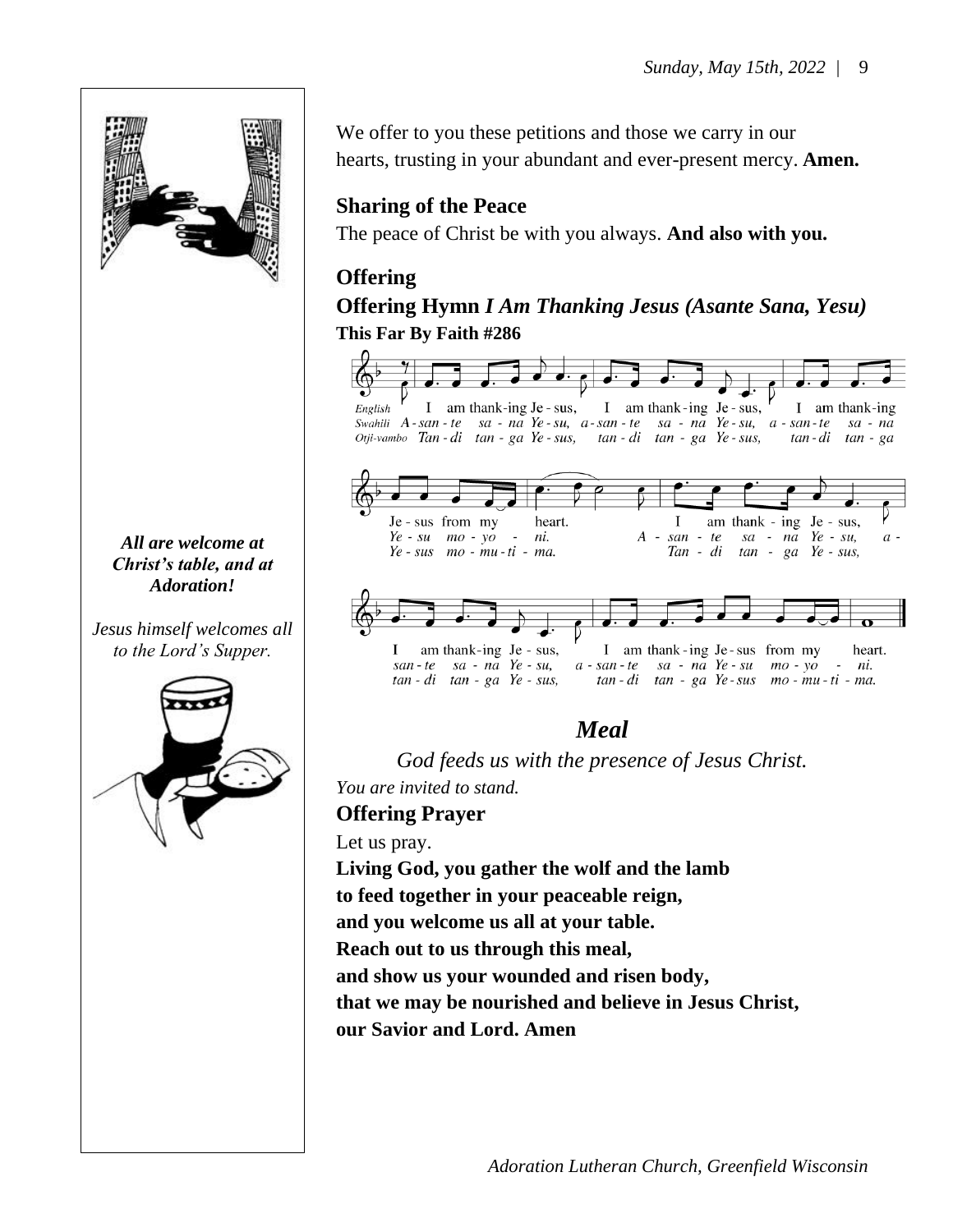

# **Eucharistic Prayer**

O God triune, you took on our flesh in Jesus our healer. In Christ you bring life from death; we remember his cross, we laud his resurrection. Broken like bread, he enlivens our body. Outpoured like wine, he fills the earth with goodness.

Receiving this mystery, we mortals sing our song: The earth is full of your glory.

**The earth is full of your glory.**

We praise you for the heart of Jesus, so filled with your love for this earth.

# **Words of Institution**

In the night in which he was betrayed, our Lord Jesus took bread, and gave thanks; broke it, and gave it to his disciples, saying: Take and eat; this is my body, given for you. Do this for the remembrance of me.

Again, after supper, he took the cup, gave thanks, and gave it for all to drink, saying: This cup is the new covenant in my blood, shed for you and all people for the forgiveness of sin. Do this for the remembrance of me.

# **Epiklesis** *(Come, Holy Spirit)*

Gathered around this table, we your children unite in this song: The earth is full of your glory.

### **The earth is full of your glory.**

O God triune, you create the worlds, you uphold the living, you embrace the dead. Send forth your Spirit and renew the face of the earth. Strengthen us for our journey with this meal, the body and blood of Christ.

Give us a future that trusts in you and cares for your earth. Empowered by your promises, we rise from our deaths to praise you again: The earth is full of your glory.

**The earth is full of your glory.** Amen, and amen. **Amen, and amen.**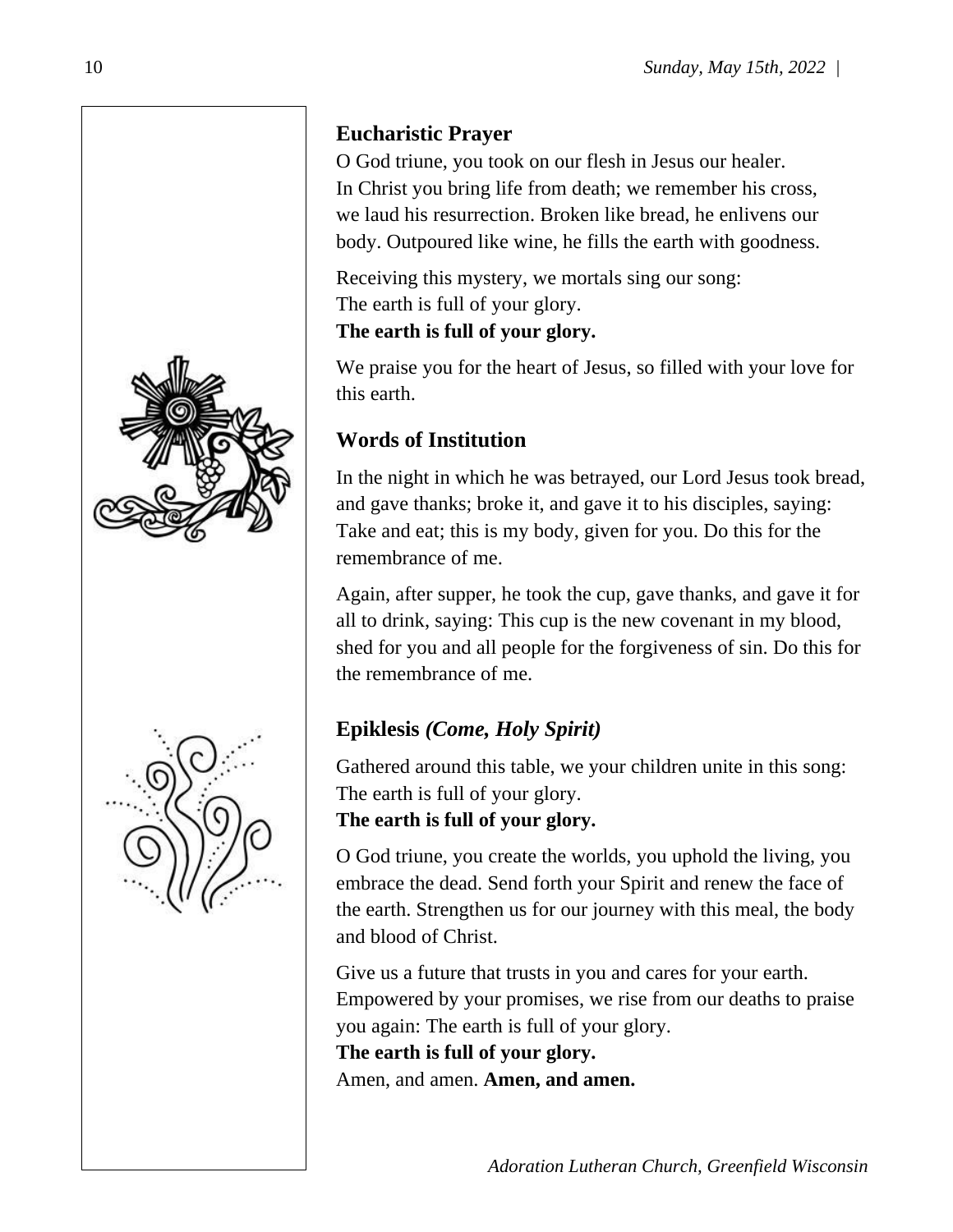#### *ON RECEIVING HOLY COMMUNION You are invited to the Lord's Table by the Lord Jesus Christ himself. Therefore, Adoration Lutheran Church practices "Open Communion," which means we do not restrict anyone from receiving this gracefilled gift of God. Jesus loves everyone and welcomes everyone to his table of grace and peace. Glutenfree options are available.*

*We come forward to share in Holy Communion today. Please place used cups in the baskets on the end of the front pews. You may choose to receive a wafer and a poured cup of wine or juice or a pre-sealed packet containing both a wafer and juice. Gluten-free wafers available by indicating your need to the server. All are welcome to come forth and receive a blessing.*



### **The Lord's Prayer**

Gathered into one by the Holy Spirit, let us pray as Jesus taught us, each in our native tongue:

*Baba yetu uliye mbinguni, jina lako litukuzwe, ufalme wako uje, mapenzi yako yatimizwe hapa duniani kama huko mbinguni. Utupe leo riziki yetu, utusamehe makosa yetu, kama sisi tunavyowasamehe waliotukosea. Usititie majaribuni, lakini utuokoe na yule mwovu. Kwa kuwa ufalme ni wako, na nguvo, na utukufu hata milele. Amen.*

*Our Father, who art in heaven, hallowed be thy name, thy kingdom come, thy will be done, on earth as it is in heaven. Give us this day our daily bread; and forgive us our trespasses, as we forgive those who trespass against us; and lead us not into temptation, but deliver us from evil. For thine is the kingdom, and the power, and the glory, forever and ever. Amen. Please be seated.*

### **Invitation to Communion**

**Communion**

**Hymn During Communion** *(instrumental only) Let us Break Bread Together* **ELW #471**

*You are invited to stand.* **Post-Communion Blessing**